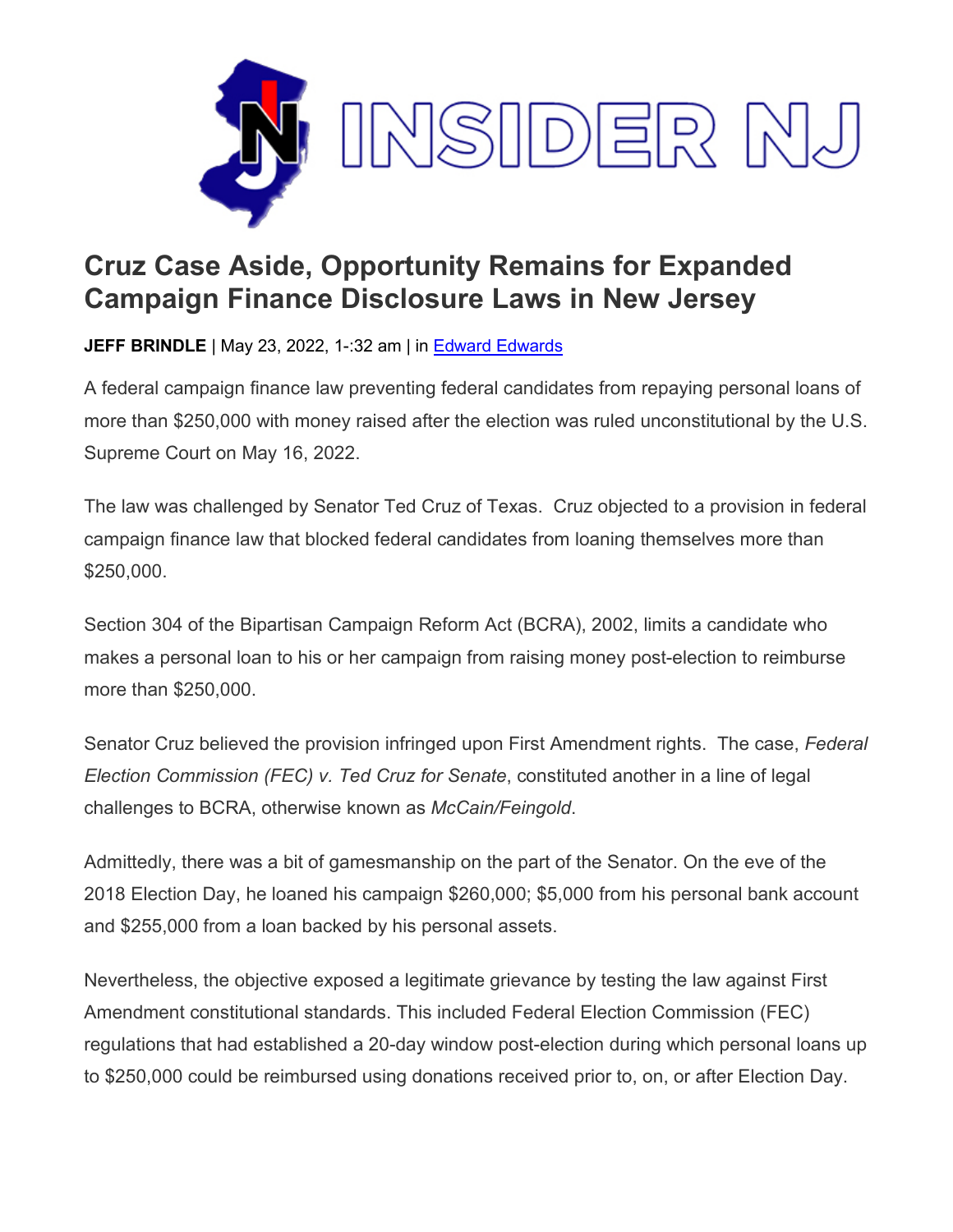In other words, once the 20-day period ends, candidates can no longer use their campaign accounts to pay-off loans of more than \$250,000, though loans less than that amount may be repaid.

## **Federal Election Commission Rules for Repayment of Federal Candidate Loans**

| <b>Candidate Loan Amount</b> | <b>Within 20 Days After Election</b>                       | More than 20 days After<br><b>Election</b> |
|------------------------------|------------------------------------------------------------|--------------------------------------------|
| <b>Repayment Options</b>     |                                                            |                                            |
| \$250,000 or Less            | Can Use Contributions Raised Before, On, or After Election |                                            |
| More than \$250,000          | <b>Can Use Contributions Raised</b>                        | Repayment No Longer                        |
|                              | Before the Election                                        | Allowed                                    |

In its ruling, the Supreme Court decided 6-3 that the law, by imposing major restrictions on reimbursement over the \$250,000 threshold, discouraged candidates from taking out personal loans in furtherance of their candidacies, thereby violating their First Amendment Free Speech rights.

In Senator Cruz's case, the 20-day window prevented him from recouping \$10,000 of his personal money.

The Supreme Court's ruling was the fifth since John Roberts was confirmed as Chief Justice in 2005 to strike down sections of BCRA.

The case stoked fears among individuals and organizations who favor strict regulation of campaign finances that the Supreme Court might overturn what remains of the law.

These concerns were understandable given that U.S. Senate Minority Leader Mitch McConnell, no friend of campaign finance regulation, had submitted an amicus brief seeking to scrap what remained of BCRA.

A lawsuit filed in McConnell's name shortly after enactment of the law resulted in a December 10, 2003 ruling that narrowly upheld its main provisions. But it also included the first two declarations that parts of the BCRA were unconstitutional- one provision banning contributions by minors and another that restricted the ability of parties to make independent expenditures on behalf of candidates.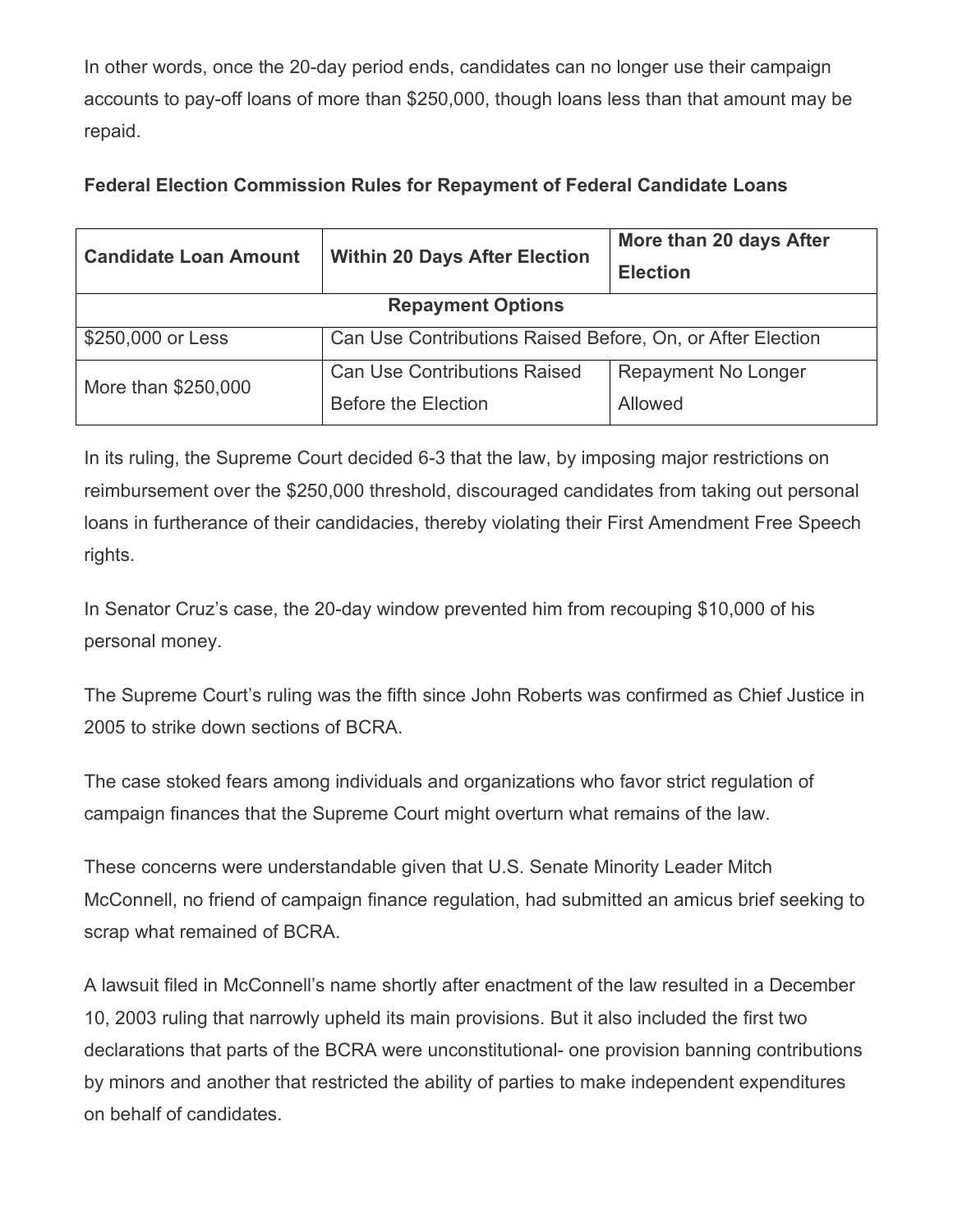Several pro-regulation groups were so concerned with what the Supreme Court might do in the Cruz case that they intervened on behalf of the FEC. They defended the constitutionality of Section 304, contending that allowing unlimited reimbursement for candidate loans could be corrupting.

The Cruz case confronted the Supreme Court with two main issues: whether Senator Cruz had standing to challenge the law and whether the limit violates the free speech clause of the First Amendment.

A previous column of mine authored about the case published on January 24, 2022 maintained that both the pro-regulation groups and Senator McConnell would be "disappointed."

It accurately predicted that the Court would rule that the Senator has standing, that Section 304 of BCRA would be ruled unconstitutional, and that the Court would not invalidate what remains of BCRA.

"The Court is likely to accept Senator Cruz's argument that the \$250,000 cap places a burden on a candidate to not loan more than \$250,000, thus infringing on the candidate's First Amendment rights,'' said the earlier column.

One takeaway from this case is that the New Jersey Legislature displayed considerable wisdom in its approach toward regulating a similar question under this state's campaign finance laws.

The Legislature permitted non-gubernatorial candidates for office to personally loan their campaigns unlimited amounts and to have the loans paid back after the election with postelection contributions.

Under New Jersey law, contributors are prevented from exerting undue influence on candidates because contributions before or after the election are subject to contribution limits and reimbursement can be made only up to the amount of the loan.

Whether this provision influenced the Supreme Court, who knows. But the Cruz ruling seems to reflect New Jersey's common-sense approach.

No doubt many learned individuals whose focus is campaign finance law breathed a sigh of relief that the Supreme Court did not fully undo BCRA or target other campaign finance laws.